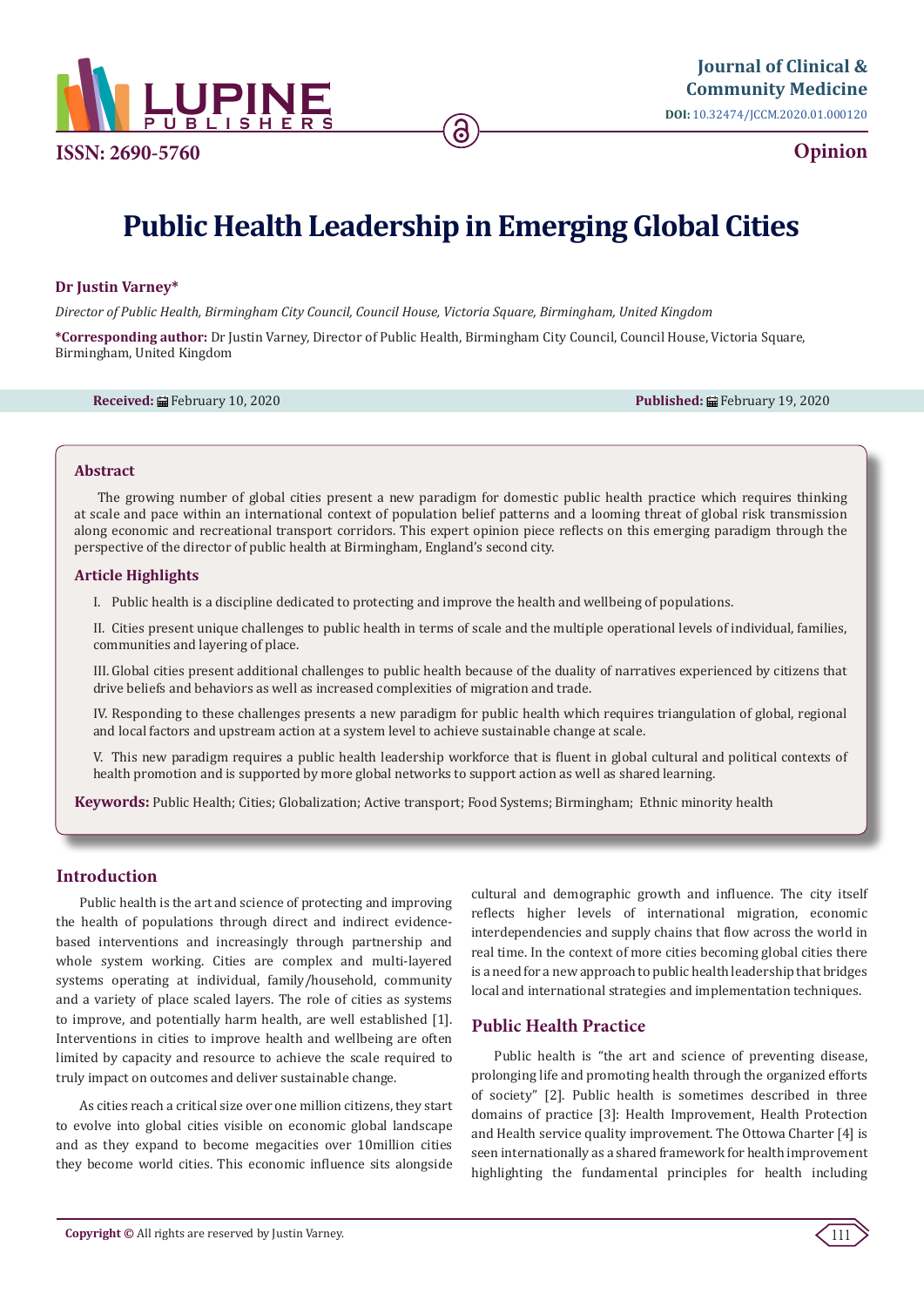shelter, education, employment, many of which are led at a place level through city municipal regions.

Public health works in slightly different models around the world. In the UK it is led at a city level by Directors of Public Health [5] who train through a standardized clinical specialist training pathway [6]. In this role they are responsible for protecting and improving the health and wellbeing of citizens in their geographical populations through the three domains of practice.

## **Global Cities**

There are many definitions of Global cities building from Sassen's [7] work over the 1990s and there is little difference seen between world and global cities. However common to the variations on the original definition. There are a growing number of indexes of global and world city status [8] looking at different dimensions of influence and impact on international systems. For example, the ATK Global City Index [9] looks at five dimensions of global influence for cities-Political engagement, Business activity, Human Activity, Information exchange, Cultural experience.

There are a number of global city networks focused on health led by cities working with other cities across the world. Some like the Milan Urban Food Policy Pact [10] have a very specific topic, others have broader more diverse including WHO Healthy Cities [11] regional networks and the Bloomberg Foundation supported Partnership for Healthy Cities [12].

## **Birmingham Context**

Birmingham is rapidly evolving as a world city with a population of circa 1.2million citizens and growing ethnic diversity with over 187 countries represented in the city. It is the largest unitary authority in Northern Europe and sits within the West Midlands region of England. Birmingham is ranked globally by GaWC [13] as a Beta level global city ranked joint-second in the UK after London, with Manchester and Edinburgh, and in the Global Metro Monitor [14] report as 192nd in the top 300 largest metro areas in the world based on economic growth alongside Lisbon and Zurich, rising from 263 .

In 2022 the city will host the Commonwealth Games and has a strong network of national and international city links through Euro cities, Core Cities and specific public health networks such as the Milan Urban Food Policy Pact. The city faces significant public health challenges [15] spanning infectious and non-infectious diseases, some of which are more complex in the context of the global population:

a. Life expectancy for men at birth is two years lower than the England average, with higher mortality under 75yrs for both cardiovascular disease and cancer than the England average.

b. Infant mortality in the city is almost double the national rate.

c. 39% of adults are not achieving the recommended levels of physical activity for health impact and levels of childhood obesity are over 5% higher than England.

In this context public health approaches have to be positioned at an upstream level of the city to achieve impact at scale and take active consideration of the diversity of the population.

# **Reflections on Public Health Leadership in a Global City**

Global cities, especially emerging global cities, present unique challenges to public health in three ways: scale, behaviors and mobility. The scale of global cities requires a much more upstream approach to public health. Individual level interventions are unaffordable unless they are mainstreamed into routine delivery and interaction with citizens. This scale which increasingly require application of global public health principles of scale and system working and stepping away from individual level interventions to effect change.

An area where this becomes apparent is in tackling obesity where individual citizen level evidence-based interventions cost in the region of £100-150 per person which when scaled to the level of 40,000 individuals this rapidly becomes unaffordable and unsustainable. The scale of a global city requires action that shifts the behavior of tens of thousands of citizens not just tens and hundreds. This means public health has to move into a much more upstream whole system paradigm of action which is more akin to the global thinking of frameworks such as the WHO Global Action Plan on Physical Activity (GAPPA) and the UN Sustainable Development Goals.

Birmingham has faced the challenge of obesity but focusing on creating a healthy food city with the emphasis on using economic and educational levers to drive a healthy sustainable food economy in the city that is economically as well as environmentally sustainable. The theory of change underlying this is that by changing the food environment to enable more affordable healthier choices ultimately levels of obesity will decline as the social norm becomes rebalanced towards a healthier more balanced diet at a population level rather than focusing at addressing this imbalance at an individual level.

The diversity of global city population can present diverse disease challenges based on the demographics of the population, for example growing populations from African countries can bring new demand for sickle cell disease services. However, this isn't in itself particularly new for public health. The new space is in the emergence of global dimensions of health belief and ideation which global cities experience because of the rate of population churn and the affordability of technology which allows citizens to maintain close real time conversations and engagement with countries of heritage. This creates an environment in which behavior change models and approaches need to consider parallel global narratives of health and behavior that may be driving local action.

For example, in Birmingham the public health team have been exploring how to create a mentally healthy city, through our data review we identified Polish and Eastern European populations as a group with increased risk of suicide and self-harm. In discussions with local polish community organizations it became clear that